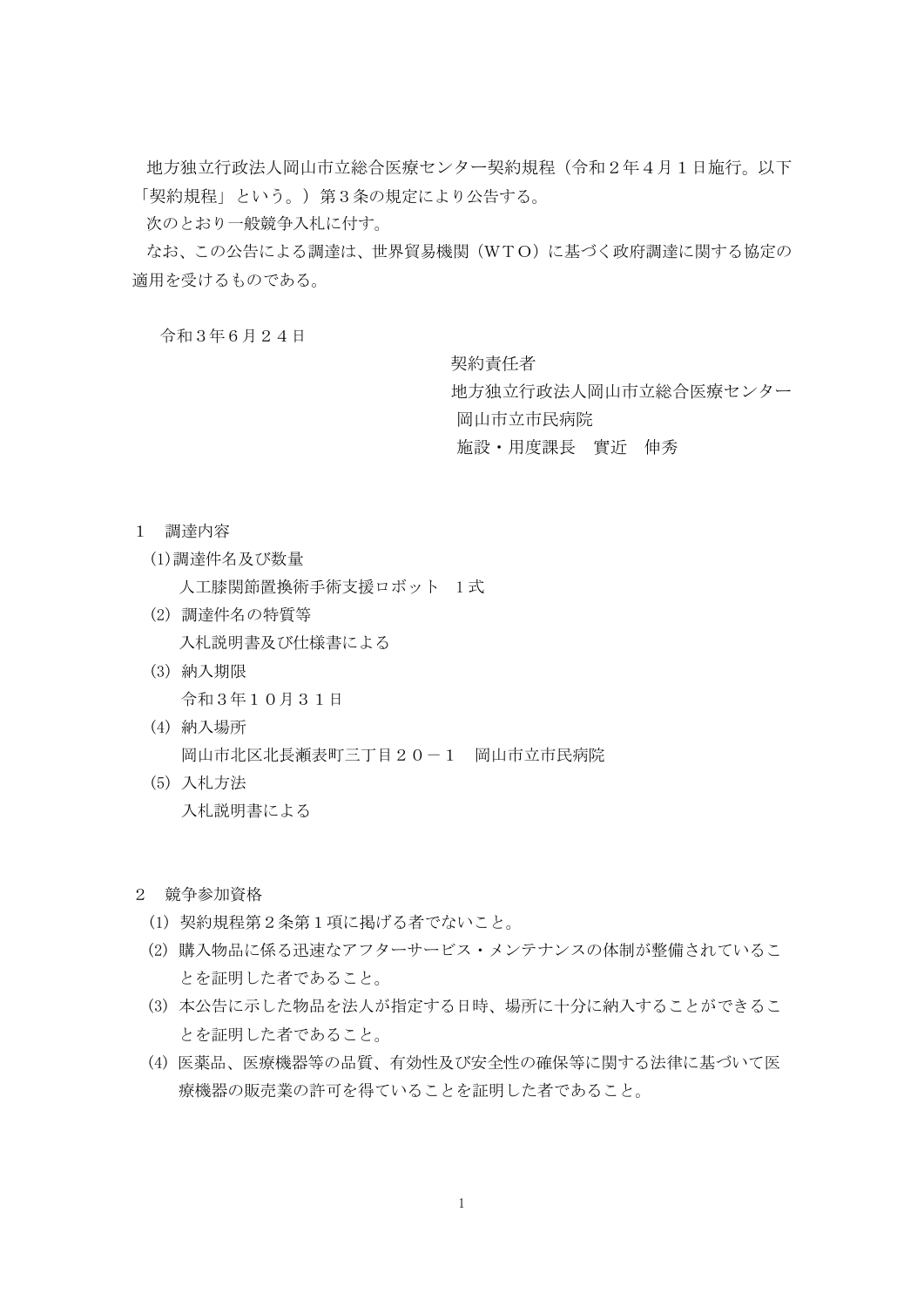- 3 入札書の提出場所等
	- (1) 入札書の提出場所、入札説明書及び仕様書の交付場所及び問い合わせ先 〒700-8557岡山市北区北長瀬表町三丁目20-1 岡山市立市民病院 施設・用度課 用度担当 電話 086-737-3000(代表)
	- (2) 入札説明書の交付方法 (1)の交付場所にて交付する。
	- (3) 入札書の受領期間
		- 自 公告日
		- 至 令和3年8月10日(火) 17時00分
	- (4) 開札の場所 岡山市立市民病院(1F)多目的ホール3
	- (5) 開札の日時 令和3年8月11日(水) 11時00分
- 4 入札に関する質疑等
	- (1) 令和3年7月9日(金)までに、電子メール又はファクシミリの方法で行うこと。 なお、それ以外の方法によるものは受け付けない。 質問は公告における別紙6「質問書」を必ず使用すること。 <提出先> 岡山市立市民病院 施設・用度課 FAX  $086-737-3014$ E-mail shimin\_youdo@okayama-gmc.or.jp
	- (2) 質問回答方法 令和3年7月13日(火)にホームページに掲載する。
- 4 その他
	- (1) 契約手続において使用する言語及び通貨 日本語及び日本国通貨
	- (2) 入札保証金 要
	- (3) 契約保証金 免除
	- (4) 契約保証人 1人
	- (5) 入札の無効 本公告に示した競争参加資格のない者の提出した入札書、入札者に求められる義務 を履行しなかった者の提出した入札書は無効とする。
	- (6) 契約書作成の要否 要